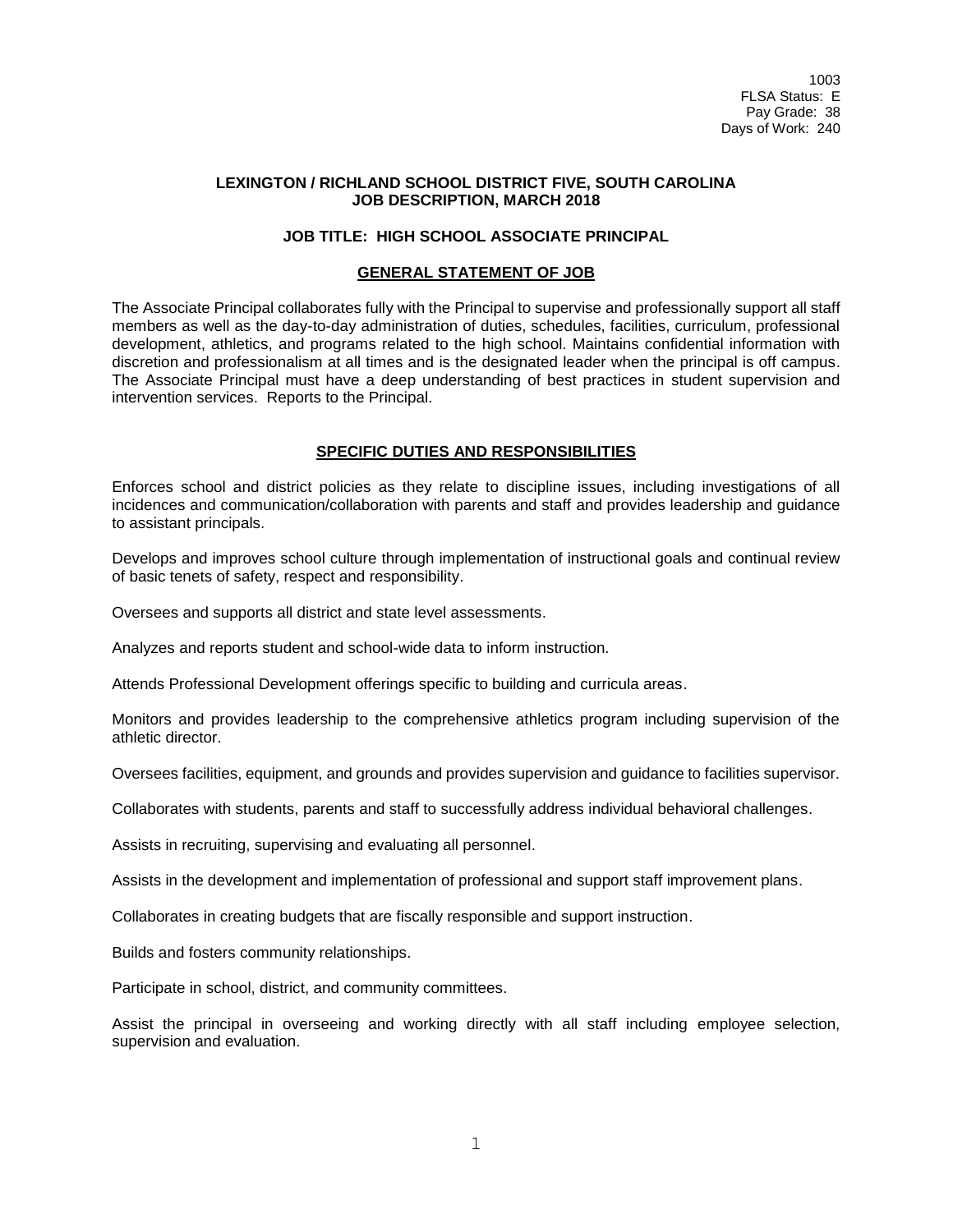## **ADDITIONAL JOB FUNCTIONS**

Prepares student / staff resources as assigned.

Ensures that classrooms and common areas are monitored effectively.

Meets with and assists school visitors.

Performs routine administrative/office tasks as required, including but not limited to preparing reports and correspondence, copying and filing documents, answering the telephone, sending and receiving faxes, entering and retrieving computer data, preparing rooms for meetings and activities, checking/securing doors, etc.

Performs related duties as required.

# **MINIMUM TRAINING AND EXPERIENCE**

Requires a Master's degree in education administration supplemented by four to five years of teaching and administrative experience, or an equivalent combination of education, training and experience that provides the required knowledge, skills and abilities. Must possess a valid teacher and principal certificate from the S.C. State Board of Education. Must possess a valid state driver's license.

### **MINIMUM QUALIFICATIONS OR STANDARDS REQUIRED TO PERFORM ESSENTIAL JOB FUNCTIONS**

**Physical Requirements**: Requires sedentary work that involves walking or standing some of the time and involves exerting up to 10 pounds of force on a recurring basis or routine keyboard operations.

**Data Conception**: Requires the ability to compare and/or judge the readily observable functional, structural or compositional characteristics (whether similar to or divergent from obvious standards) of data, people or things.

**Interpersonal Communications**: Requires the ability of speaking and/or signaling people to convey or exchange information. Includes giving assignments and/or directions to subordinates and receiving assignments and/or direction from supervisor.

**Language Ability**: Requires ability to read a variety of professional, financial and legal reports and documentation, policy and procedure manuals, job applications, etc. Requires the ability to prepare general reports, presentation materials, correspondence, recommendations, etc., with proper format, punctuation, spelling and grammar, using all parts of speech. Requires the ability to speak with and before others with poise, voice control and confidence.

**Intelligence**: Requires the ability to apply principles of logical thinking to define problems, collect data, establish facts and draw valid conclusions; to deal with several abstract and concrete variables. Requires the ability to apply influence systems in supervising staff; to learn and understand relatively complex principles and techniques; to make independent judgments in absence of supervision; to acquire knowledge of topics related to primary occupation. Must have the ability to comprehend and interpret received information.

**Verbal Aptitude**: Requires the ability to record and deliver information, to explain procedures, to follow and give verbal and written instructions; to counsel and teach employees. Must be able to communicate effectively and efficiently with persons of varying educational/cultural backgrounds and in a variety of technical and/or professional languages including human resource management, education, education administration, etc.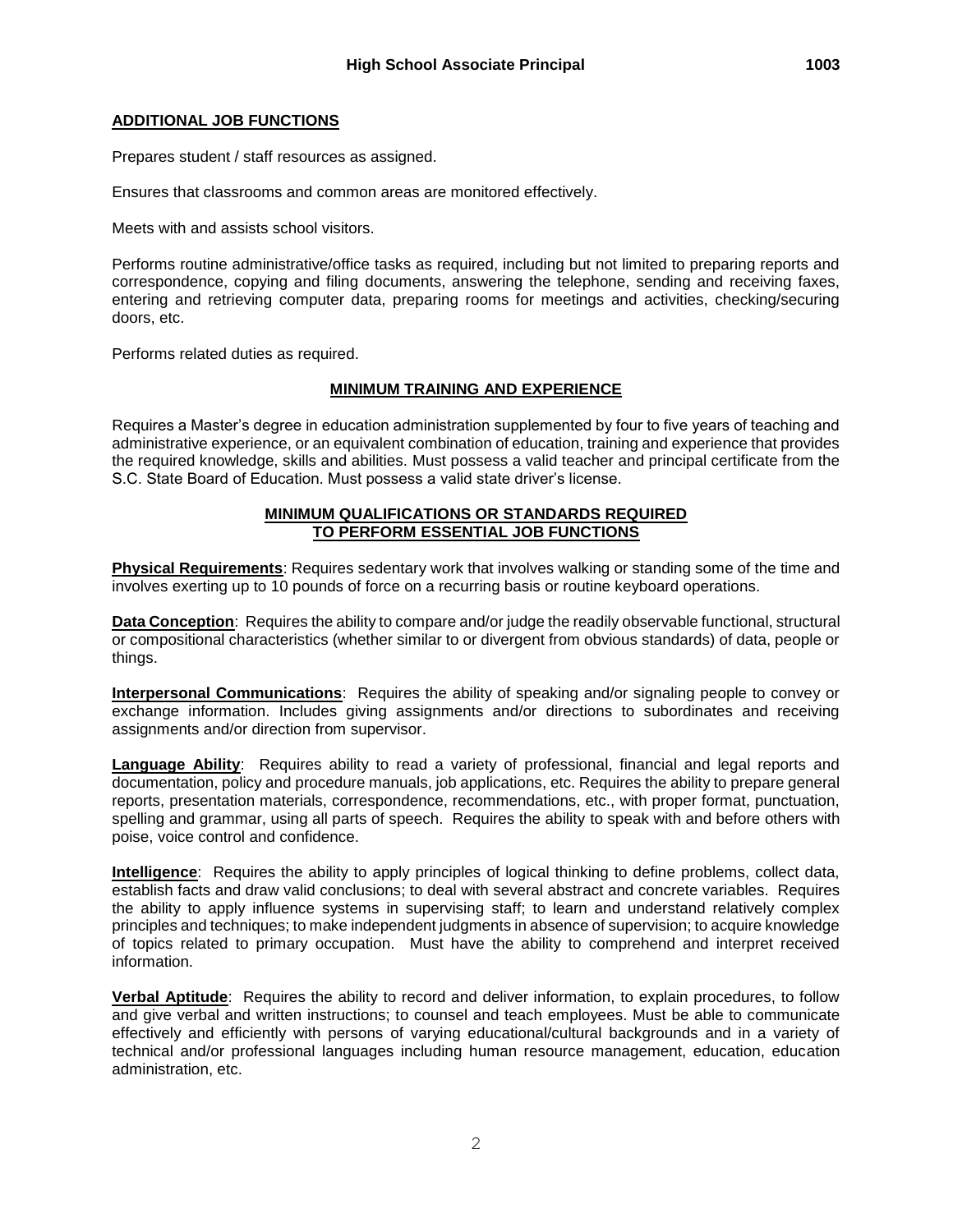**Numerical Aptitude**: Requires the ability to add and subtract totals, to multiply and divide, to determine percentages and decimals and to determine time. Must be able to use practical applications of statistics.

**Form/Spatial Aptitude**: Requires the ability to inspect items for proper length, width and shape, and visually read various information.

**Motor Coordination**: Requires the ability to coordinate hands and eyes using office machinery.

**Manual Dexterity**: Requires the ability to handle a variety of items, keyboards, office equipment, control knobs, buttons, switches, catches, etc. Must have minimal levels of eye/hand/foot coordination.

**Color Discrimination**: Requires the ability to differentiate colors and shades of color.

**Interpersonal Temperament**: Requires the ability to deal with people beyond giving and receiving instructions. Must be adaptable to performing under significant stress when confronted with emergency situations or tight deadlines. The worker may be subject to tension as a regular, consistent part of the job.

**Physical Communications**: Requires the ability to talk and hear: (talking: expressing or exchanging ideas by means of spoken words; hearing: perceiving nature of sounds by ear).

### **PERFORMANCE INDICATORS**

**Knowledge of Job:** Has thorough knowledge of the methods, procedures and policies of the School District as they pertain to the performance of duties of the Associate Principal. Has knowledge of the functions and interrelationships of the District and other governmental agencies. Is knowledgeable in the laws, ordinances, standards and regulations pertaining to the specific duties and responsibilities of the position. Is able to help ensure departmental and District compliance with all labor / human resources laws and regulations. Has considerable knowledge of and skill in planning, implementing and managing employee recruitment and retention programs and activities. Has knowledge of interviewing and negotiation tools and techniques. Is able to develop and maintain a positive rapport with District employees. Is able to make sound, educated decisions. Knows how to plan, organize and direct a support staff. Knows how to apply supervisory and managerial concepts and principles; has knowledge of administrative principles involved in developing, directing and supervising various programs and related activities. Has the ability to offer instruction and advice to subordinates and co-workers regarding departmental policies, methods and regulations. Is able to perform employee evaluations and to make recommendations based on results. Has the ability to offer training and assistance to co-workers and employees of other departments as required. Has the ability to use independent judgment and discretion in supervising various programs including the handling of emergency situations, determining procedures, setting priorities, setting schedules, maintaining standards, planning for future District needs and resolving problems. Has the ability to plan and develop daily, short- and long-term goals related to District purposes. Is able to take the initiative to complete the duties of the position without the need of direct supervision. Has the ability to plan, organize and prioritize daily assignments and work activities. Has the ability to learn and utilize new skills and information to improve job performance and efficiency. Has knowledge of proper English usage, punctuation, spelling and grammar. Has knowledge of modern office practices and technology; has skill in the use of computers for word and data processing and records management. Has the mathematical ability to handle required calculations. Is able to read and interpret complex materials pertaining to the responsibilities of the job. Is able to assemble and analyze information and make written reports and records in a concise, clear and effective manner. Is able to maintain confidentiality as required. Is able to produce quality work despite the stress of deadlines. Has knowledge of the terminology and various professional languages used within the department. Knows how to maintain effective relationships with personnel of other departments, professionals and members of the public through contact and cooperation. Knows how to make public presentations. Knows how to react calmly and quickly in emergency situations. Has knowledge of the occupational hazards and safety precautions of the industry.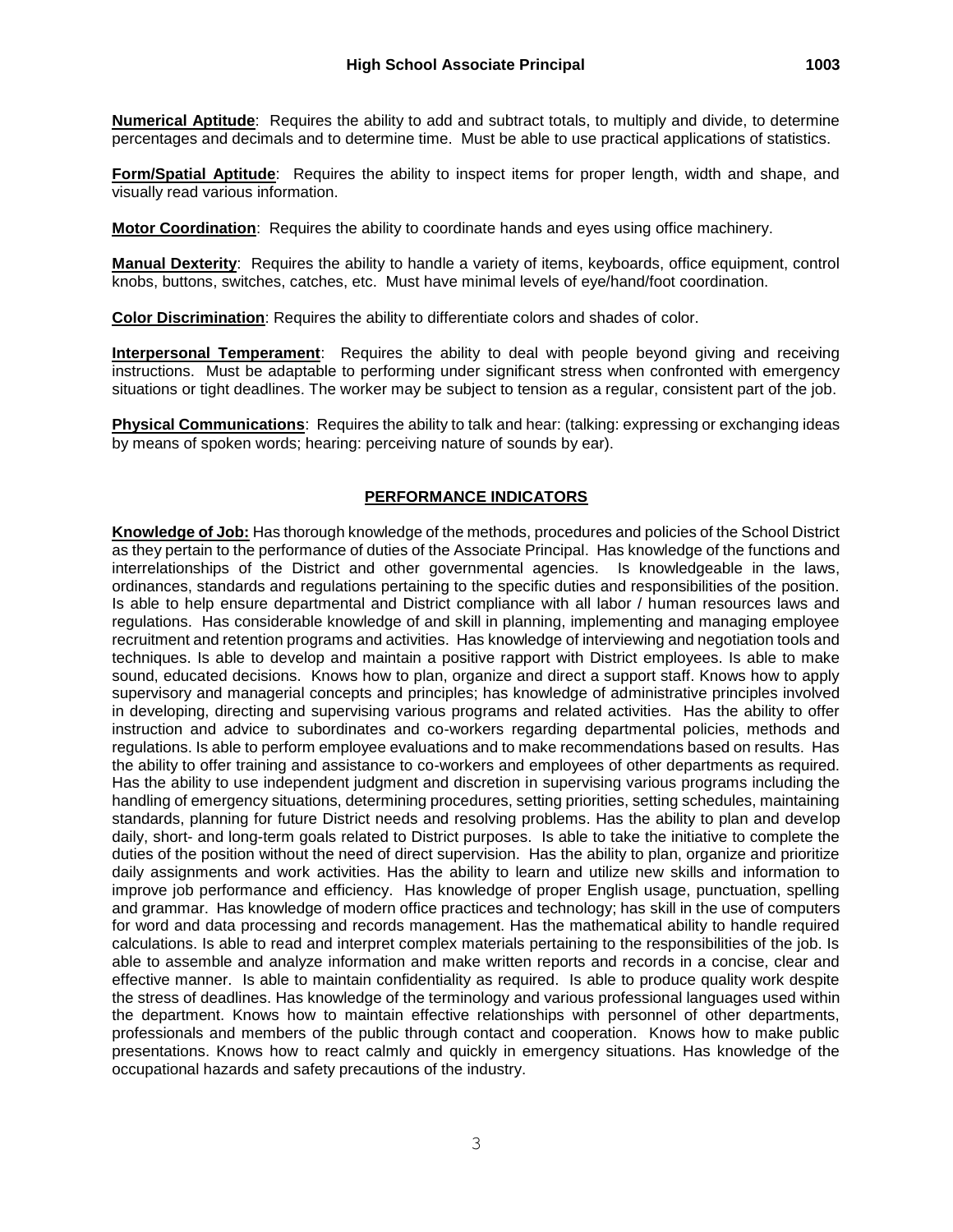**Quantity of Work**: Performs described Essential Functions and related assignments efficiently and effectively in order to produce quantity of work which consistently meets established standards and expectations.

**Dependability**: Assumes responsibility for completing assigned work. Completes assigned work within deadlines in accordance with directives, policy, standards and prescribed procedures. Maintains accountability for assigned responsibilities in the technical, human and conceptual areas.

Attendance: Attends and remains at work regularly and adheres to policies and procedures regarding absenteeism and tardiness. Provides adequate notice to higher management with respect to vacation time and leave requests.

**Initiative and Enthusiasm**: Maintains an enthusiastic, self-reliant and self-starting approach to meet job responsibilities and accountabilities. Strives to anticipate work to be accomplished, and initiates proper and acceptable action for the completion of work with a minimum of supervision and instruction.

**Judgment**: Exercises analytical judgment in areas of responsibility. Identifies issues or situations as they occur and specifies decision objectives. Identifies or assists in identifying alternative solutions to issues or situations. Implements decisions in accordance with prescribed and effective policies and procedures and with a minimum of errors. Seeks expert or experienced advice where appropriate and researches issues, situations and alternatives before exercising judgment.

**Cooperation**: Accepts supervisory instruction and direction and strives to meet the goals and objectives of same. Questions such instruction and direction when clarification of results or consequences are justified, i.e., poor communications, variance with established policies or procedures, etc. Offers suggestions and recommendations to encourage and improve cooperation intra- and inter-departmentally.

**Relationships with Others**: Shares knowledge with managers, supervisors and co-workers for mutual benefit. Contributes to maintaining high morale among all employees. Develops and maintains cooperative and courteous relationships inter- and intra-departmentally, and with external entities with whom the position interacts. Tactfully and effectively handles requests, suggestions and complaints in order to establish and maintain good will. Emphasizes the importance of maintaining a positive image.

**Coordination of Work**: Plans and organizes daily work routine. Establishes priorities for the completion of work in accordance with sound time-management methodology. Avoids duplication of effort. Estimates expected time of completion of work elements and establishes a personal schedule accordingly. Attends required meetings, planning sessions and discussions on time. Implements work activity in accordance with priorities and estimated schedules.

**Safety and Housekeeping**: Adheres to all established safety and housekeeping standards. Ensures such standards are not violated.

**Planning**: Plans, coordinates and uses information effectively to enhance activities and production. Knows and understands expectations regarding such activities and works to ensure such expectations are met. Develops and formulates ways, means and timing to achieve established goals and objectives. Effectively and efficiently organizes, arranges and allocates manpower, financial and other designated resources to achieve such goals and objectives.

**Organizing**: Efficiently organizes own work and that of subordinate staff. Ensures that personnel understand what results are expected of them, and that each is regularly and appropriately informed of all matters affecting or of concern to them.